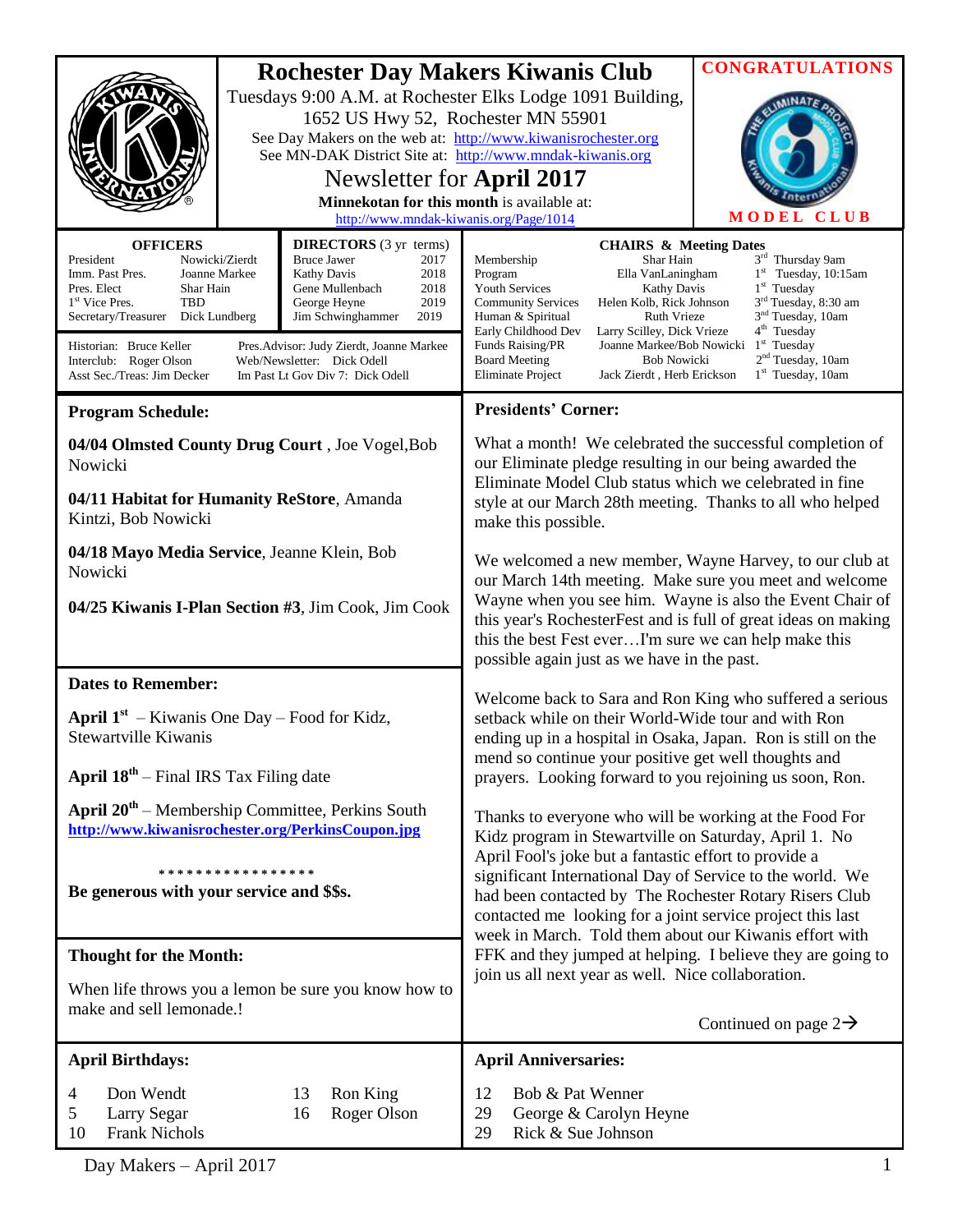| Secretary/Treasurer's Report – 02/14/2017: |
|--------------------------------------------|
|                                            |

| <b>Bank Balance 3/31/2017:</b> | \$5,454.22 |
|--------------------------------|------------|
| Bike Repair Fund:              | \$208.20   |
| <b>Charitable Account</b>      | \$171.74   |
| Administrative Fund:           | \$3,022.58 |
| Service Fund:                  | \$2,051.70 |

**Members on Leave:** Don Cain, Ron King, Tom Lemke, Peter Schuh

**February Service Hour Statistics:** 1,247 hours by 30 members, 47% Participation.

# **March 2017 Board Meeting Summary**

A First Vice-President needs to be appointed to replace Peter Schuh for the remainder of this Kiwanis year.

The Assistant Principal at Gage School has expressed interest in, and has been given information on Terrific Kids. The next school year is the earliest that it could be started. Jack Zierdt will keep in touch.

Our club is currently short \$800 on our \$2,000 pledge to Food for Kids. Donations need to be submitted by March 24.

The Rochester (downtown) Kiwanis Club is struggling to survive due to declining membership. There will be a planning meeting on March  $23<sup>rd</sup>$  to discuss the next steps.

During Eliminate we reduced Century High School Scholarships from \$1,000 to \$500 each. The board approved a motion to resume granting two \$1,000 Century High School Scholarships in 2017.

The Rochester Kiwanis Clubs decided they would not buy an ad in the Post Bulletin Destination Medical Center Supplement this year.

The board approved a motion to award a \$50 honorarium to each of the four K-Kids faculty advisors (two at Riverside School and two at Harriet Bishop School).

The current president(s) will appoint a committee to name candidates for 2017/2018 President, President Elect, First Vice President, and one Director.

The board discussed doing a special donation to Channel 1, but concluded that Food for Kids is the first priority in our current budget.

Continued Next Column

# **Secy/Treas Report (Continued):**

#### **Committee Reports**

**Community Service-** Saturday Noon Meals is scheduled for August  $12^{th}$ .

**Early Childhood Development-** Rough start at Gage School Reading Oasis, it is working out ok now. Ten readers are needed at Riverside School.

**Faith & Spiritual Values-** Nine members attended Darlene Brandt's funeral.

**Membership-** Wayne Harvey will be initiated soon. The committee needs members to provide leads for new member candidates.

**Fund Raising-** Dave Moehnke will take over sales of KWIK Trip Carwash Cards. The Texas Roadhouse Fundraiser coming up. Jim Decker will head up sales of Rochester Fest Buttons. No garage sale this year, but there will be a Plant Sale Fund Raiser. Fund Raising ideas to pursue: Work events at Mayo Civic Center, deliver flowers.

**Program-** Programs are scheduled through May

### **Richard Lundberg,** Secy/Treasurer

**Presidents' Corner:** (from page 1)

Spring is here so take time to enjoy it and thank you all for what you do to help our community and help make our Day Makers the best club in the world!

Your Co-Presidents, **Bob Nowicki and Jack Zierdt**  2016-2017

# **Texas Roadhouse Fund Raiser:**

Funds raised were ~\$48 and was disappointing however, the event reminder was inadvertently left out of the March Newsletter, so if you missed some of the March meetings you may not have heard the event announcements. Sorry, Dave M.

**Dick Odell**

# **Kiwanis Defining Statement:**

**Kiwanis is a global organization of volunteers dedicated to improving the world one child and one community at a time.**

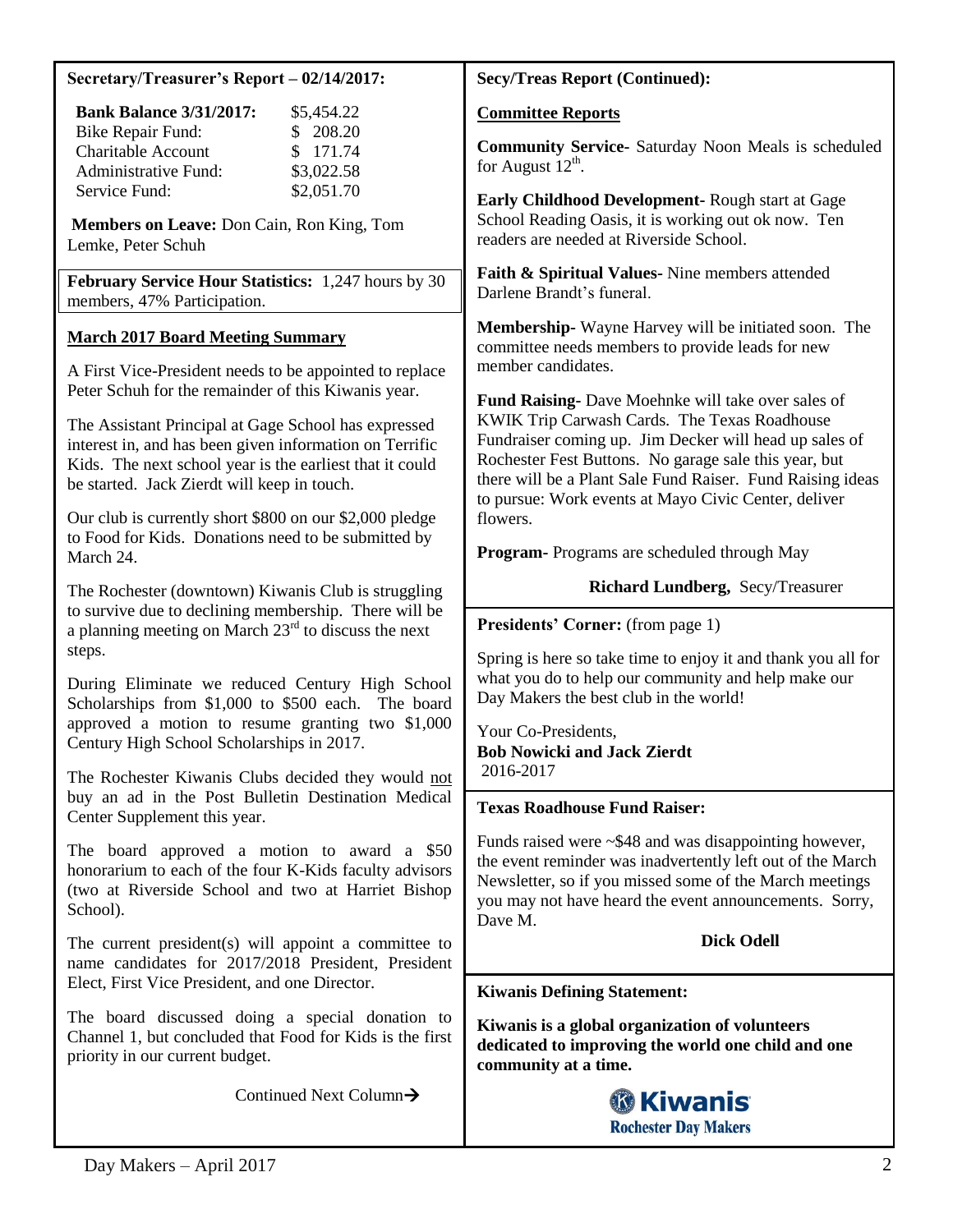### **SMIF Reading at Riverside Elementary:**

Eight DayMakers plus one spouse read to Kindergarten students at Riverside Elementary School on March 30. Fourteen K-Kids assisted with the project with nine of them also reading and five bringing students back and forth to their classrooms.



Assistance from the K-Kids was organized by their advisor, Jody Peterson. Approximately 80 students were read to and given a book from the Southern Minnesota Initiative Foundation (SMIF). This was the  $7<sup>th</sup>$  school reading this school year.

We still have a few more to go to finish up with the 610 books we have been given. Thanks so much to all those who have helped.

# **Dick and Ruth Vrieze**

### **Kiwanis Magazine:** April/May Issue

Check out the "Wheel of Fortune" article on how Kiwanians sponsored a special event for Junior High School students to get a "reality check" in the game of life. See pages 22-27.

[http://www.kiwanis.org/docs/default-source/kiwanis](http://www.kiwanis.org/docs/default-source/kiwanis-magazine/archive-issues/ki-0417.pdf?sfvrsn=2)[magazine/archive-issues/ki-0417.pdf?sfvrsn=2](http://www.kiwanis.org/docs/default-source/kiwanis-magazine/archive-issues/ki-0417.pdf?sfvrsn=2)

This was a very well received event that caused students to carefully consider their many "life choices" ahead of them as they study and make decisions as life sometimes throws people a "curve ball" in their plans, etc.

The community, school and the Manpower Employment Company all supported the Kiwanis event.

Maybe Kiwanis Day Makers should consider this.

**Dick Odell**

### **K-Kids at Riverside Elementary:**

The past month has been a BUSY one for the Riverside K-Kids! At the February 27 meeting, the group was actively involved in making night lights and pillows for kids at the women's shelter.

On March 6 the K-Kids joined Mayo Key Club at Ronald McDonald House to help make and serve pancakes, sausage and eggs.Monday, March 20 was the scheduled event of Bingo with the residents at Golden Living. After the Bingo, they returned to Riverside School to help clean lockers and the playground area of trash.



On Thursday March 30, K-Kids, together with about ten Day Makers, became involved in the SWIF program, reading to the kindergarten classes in the lunchroom at Riverside.

Altogether, the activities did much to help teach and experience leadership skills. Thanks to all Day Makers who were involved!

### **Curt Pearson**

### **2016 Hockey Festival News:**

The Hockey Festival Committee met on Tuesday, March 14 and is happy to announce that the 2016 Hockey Festival proceeds will be distributed on Monday, April 24 at 5:00 PM at the Cambria Showroom Gallery, 400 South Broadway. Everyone is invited.

This year the festival experienced increased involvement from the clubs throughout the year and this resulted in a more profitable event. We are proud to announce that the funds available for distribution to the clubs from the 2016 festival are over \$16000. This is an increase of over \$10000 from the previous year and represents the most profitable festival since 2007. This success can be directly correlated to the increased level of participation by members of the 3 Rochester clubs so thank you Day Makers for your contribution to this event.

The **\$16000** will be distributed as follows:

| Each of 3 participating clubs $(3 \times $3000)$ | \$9000 |
|--------------------------------------------------|--------|
|                                                  |        |

- Food for Kidz **\$2000**
- Camp Cambria Juvenile Arthritis Fund **\$1000**
- Kiwanis Golden K **\$500**
- Hockey Festival Reserve Fund **\$3667**

**Bob Nowicki**